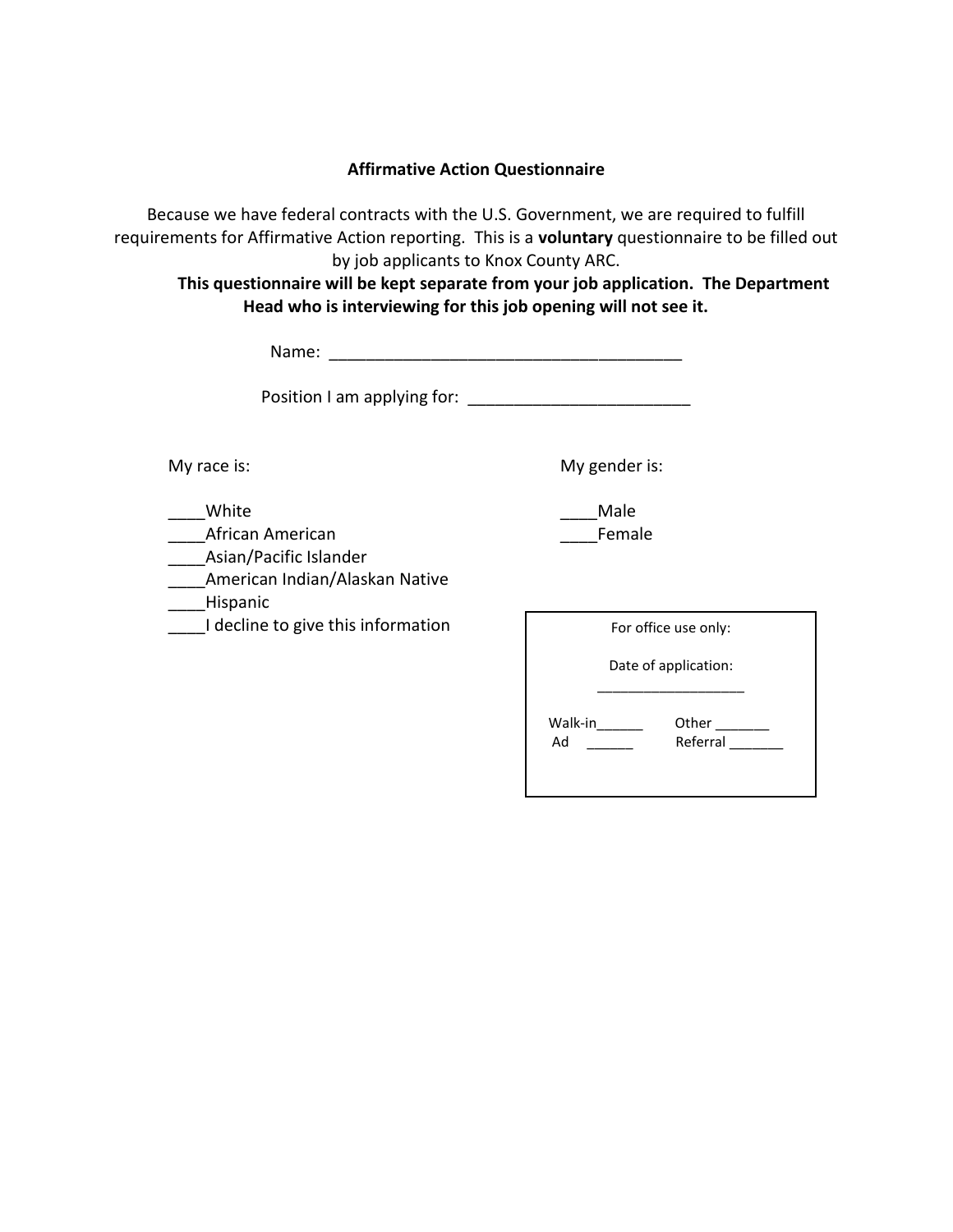### APPLICATION FOR EMPLOYMENT THE ARC KNOX COUNTY 3000 N. CENTRAL STREET, KNOXVILLE, TN 37917

| <b>TODAY'S DATE:</b>                                                         | POSITION:                  |                      |              | <b>SALARY DESIRED:</b> |  |
|------------------------------------------------------------------------------|----------------------------|----------------------|--------------|------------------------|--|
| REFERRED BY:                                                                 |                            | DATE YOU CAN START:  |              |                        |  |
|                                                                              |                            |                      |              |                        |  |
| <b>NAME</b>                                                                  |                            |                      |              |                        |  |
| <b>LAST</b>                                                                  | <b>FIRST</b>               | <b>MIDDLE</b>        |              | SOCIAL SECURITY NUMBER |  |
| PRESENT ADDRESS                                                              | <b>STREET</b>              | <b>CITY</b>          | <b>STATE</b> | <b>ZIP</b>             |  |
|                                                                              |                            |                      |              |                        |  |
| PERMANENT ADDRESS                                                            | <b>STREET</b>              | <b>CITY</b>          | <b>STATE</b> | ZIP                    |  |
| <b>PHONE</b>                                                                 | ARE YOU 21 YEARS OR OLDER? |                      | <b>YES</b>   | <b>NO</b>              |  |
| ARE YOU A CITIZEN OF THE U.S?                                                | <b>YES</b>                 | <b>NO</b>            |              |                        |  |
|                                                                              |                            |                      |              |                        |  |
| HAVE YOU EVER APPLIED TO THIS COMPANY BEFORE?                                |                            | <b>YES</b>           | <b>NO</b>    | IF YES, WHEN?          |  |
|                                                                              |                            |                      |              |                        |  |
| <b>EDUCATION</b>                                                             | NAME AND LOCATION          | <b>YRS. ATTENDED</b> |              | DID YOU GRADUATE?      |  |
| <b>HIGH SCHOOL</b>                                                           |                            |                      |              |                        |  |
| <b>COLLEGE</b>                                                               |                            |                      |              |                        |  |
| TRADE, BUSINESS,<br>CORRESPONDENCE                                           |                            |                      |              |                        |  |
|                                                                              |                            |                      |              |                        |  |
| HAVE YOU EVER BEEN CONVICTED OR PLEADED NO CONTEST TO A FELONY/ MISDEMEANOR? |                            |                      |              |                        |  |
| <b>YES</b>                                                                   | <b>NO</b>                  |                      |              |                        |  |
| IF YES, PLEASE EXPLAIN.                                                      |                            |                      |              |                        |  |
|                                                                              |                            |                      |              |                        |  |
|                                                                              |                            |                      |              |                        |  |
|                                                                              |                            |                      |              |                        |  |
|                                                                              |                            |                      |              |                        |  |
|                                                                              |                            |                      |              |                        |  |

THIS FORM HAS BEN REVISED TO COMPLY WITH THE PROVISIONS OF THE AMERICANS WITH DISABILITIES ACT AND THE FINAL REGULATIONS AND<br>INTERPRETIVE GUIDANCE PROMULGATED BY THE EEOC AS OF JULY 26, 1991.

CONTINUED ON OTHER SIDE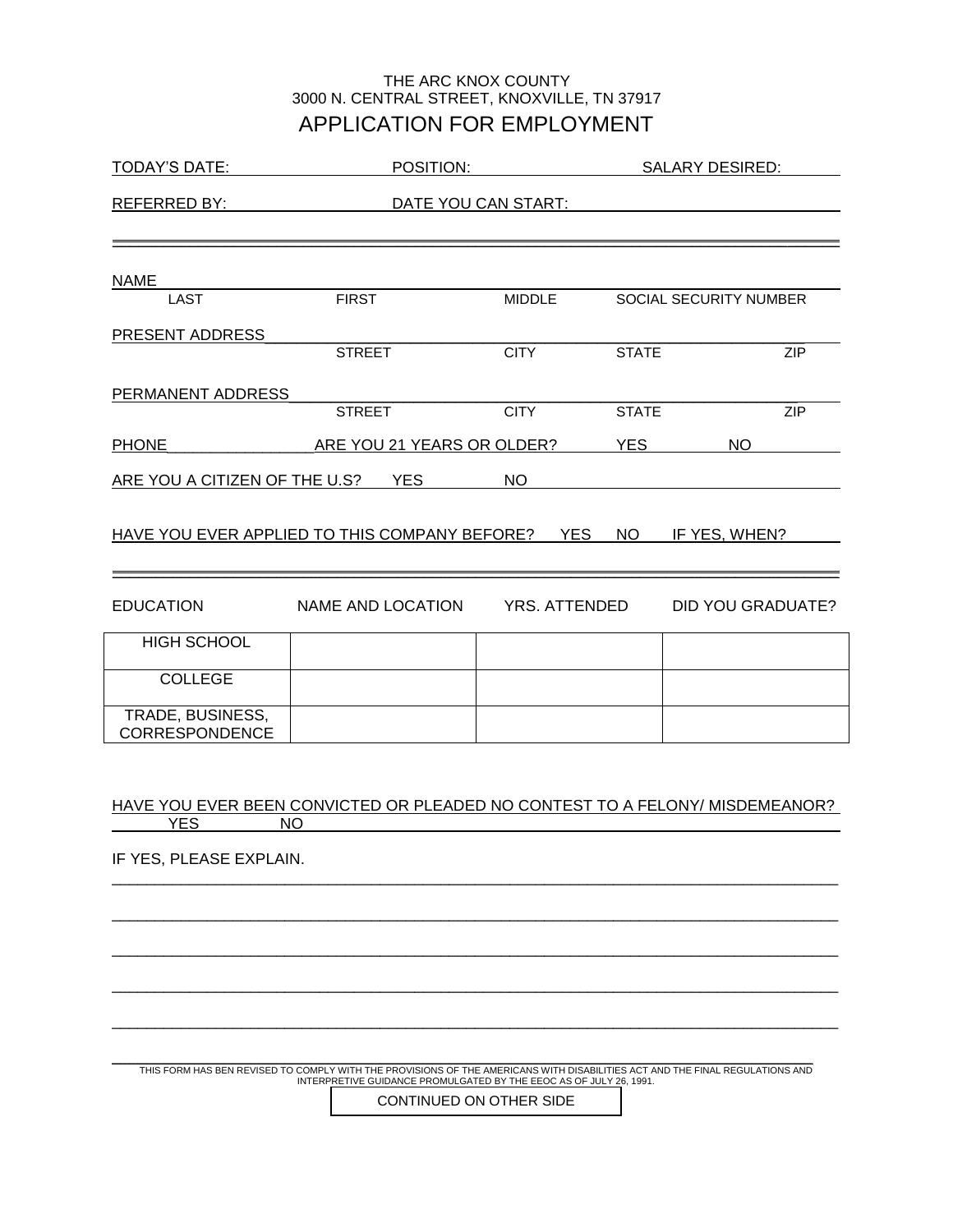#### EMPLOYMENT HISTORY

Please do not exclude any places of employment within the last five years.

| <b>DATES</b><br><b>EMPLOYED</b> | NAME, ADDRESS, PHONE | SALARY | <b>POSITION</b> | <b>REASON FOR</b><br><b>LEAVING</b> |
|---------------------------------|----------------------|--------|-----------------|-------------------------------------|
| <b>FROM</b>                     |                      |        |                 |                                     |
| TO                              |                      |        |                 |                                     |
| <b>FROM</b>                     |                      |        |                 |                                     |
| TO                              |                      |        |                 |                                     |
| <b>FROM</b>                     |                      |        |                 |                                     |
| TO                              |                      |        |                 |                                     |
| <b>FROM</b>                     |                      |        |                 |                                     |
| <b>TO</b>                       |                      |        |                 |                                     |

MAY WE CONTACT YOUR CURRENT EMPLOYER? YES NO

WHICH OF THESE JOBS DID YOU LIKE BEST?

WHAT DID YOU LIKE MOST ABOUT THIS JOB?

#### ADDITIONAL EXPERIENCE OR QUALIFICATIONS

List any other experience, skills or other qualifications including CPR and First Aid certifications, which you believe should be considered in evaluating your qualifications for employment. Please indicate any prior military service which you would like considered in connection with your application for employment.

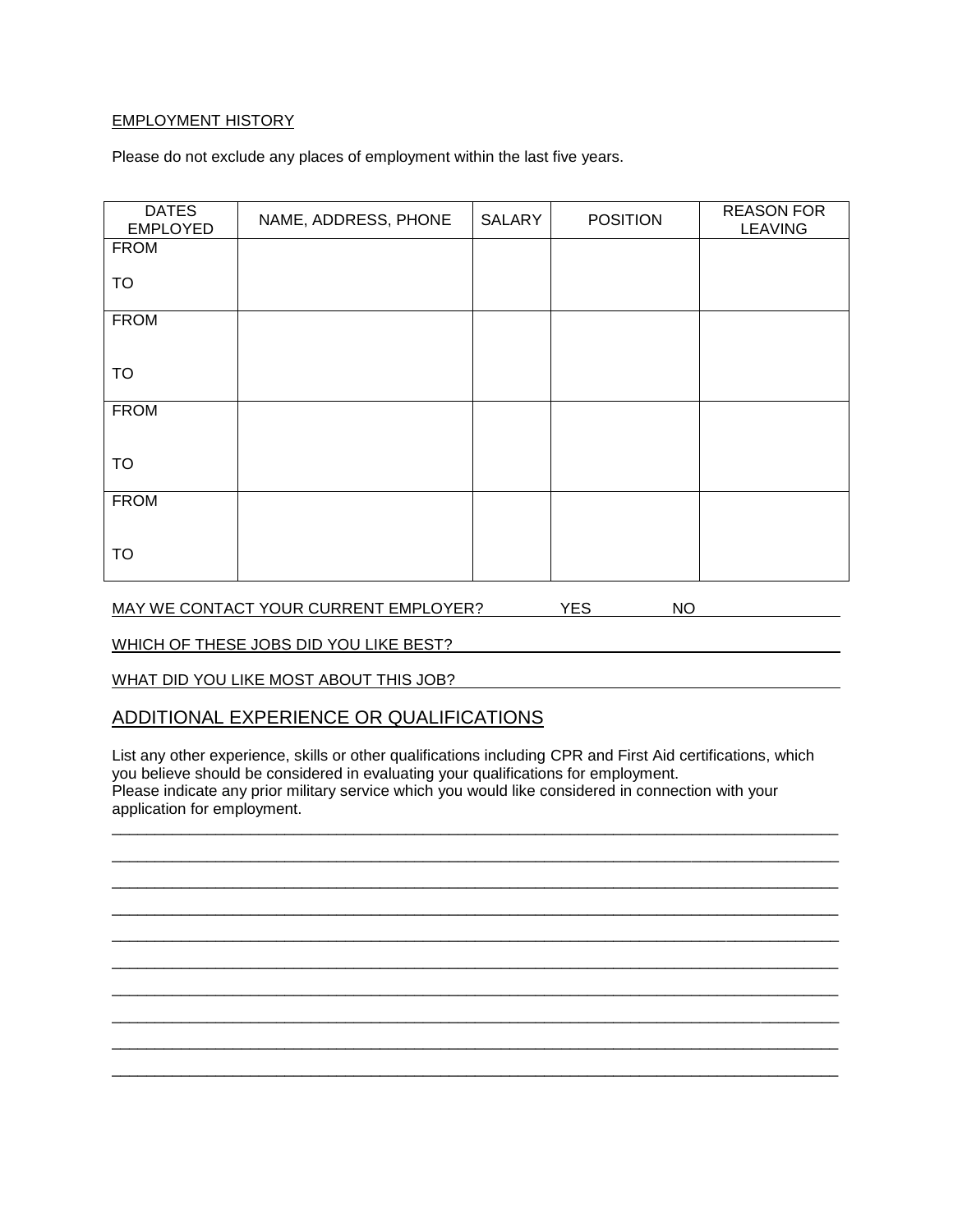## REFERENCES: (3) persons **not related** to you, whom you have known at least 5 years.

\_\_\_\_\_\_\_\_\_\_\_\_\_\_\_\_\_\_\_\_\_\_\_\_\_\_\_\_\_\_\_\_\_\_\_\_\_\_\_\_\_\_\_\_\_\_\_\_\_\_\_\_\_\_\_\_\_\_\_\_\_\_\_\_\_\_\_\_\_\_\_\_\_\_\_\_\_\_\_\_\_\_\_\_

\_\_\_\_\_\_\_\_\_\_\_\_\_\_\_\_\_\_\_\_\_\_\_\_\_\_\_\_\_\_\_\_\_\_\_\_\_\_\_\_\_\_\_\_\_\_\_\_\_\_\_\_\_\_\_\_\_\_\_\_\_\_\_\_\_\_\_\_\_\_\_\_\_\_\_\_\_\_\_\_\_\_\_\_

| <b>NAME</b> | PHONE NUMBER | <b>BUSINESS</b> | YEARS ACQUAINTED |
|-------------|--------------|-----------------|------------------|
|             |              |                 |                  |
|             |              |                 |                  |
|             |              |                 |                  |
|             |              |                 |                  |
|             |              |                 |                  |
|             |              |                 |                  |
|             |              |                 |                  |
|             |              |                 |                  |
|             |              |                 |                  |
|             |              |                 |                  |
|             |              |                 |                  |

EMERGENCY CONTACT:

NAME ADDRESS PHONE NUMBER

# **PLEASE CHECK SCHEDULE AVAILABILITY:**

[] I am available and desire to work FULL-TIME (32 hours) and do not have restrictions on my hours and days. (Complete Section B.)

[] I am available and desire to work PART-TIME (If less than 32 hours a week, please complete Sections A & B).

**A**. I am only available for PART-TIME because:

[ ] Student [ ] Other Job [ ] Other (explain) \_\_\_\_\_\_\_\_\_\_\_\_\_\_\_\_\_\_\_\_\_\_\_\_\_

| <b>B.</b> HOURS<br><b>AVAILABLE</b>                                                                                      | <b>MON</b> | <b>I</b> TUE | <b>WED</b> | <b>THUR</b>                                                                                                                                                                                                                                                                                                       | <b>FRI</b> | <b>SAT</b> | <b>ISUN</b> |
|--------------------------------------------------------------------------------------------------------------------------|------------|--------------|------------|-------------------------------------------------------------------------------------------------------------------------------------------------------------------------------------------------------------------------------------------------------------------------------------------------------------------|------------|------------|-------------|
| <b>FROM</b>                                                                                                              |            |              |            | [] A.M. [] A.M. [] A.M. [] A.M. [[] A.M. [[] A.M. [[] A.M. [[] A.M.<br>$\begin{bmatrix} 1 \ 1 \ 1 \end{bmatrix}$ P.M. $\begin{bmatrix} 1 \ 1 \ 1 \end{bmatrix}$ P.M. $\begin{bmatrix} 1 \ 1 \ 1 \end{bmatrix}$ P.M. $\begin{bmatrix} 1 \ 1 \ 1 \end{bmatrix}$ P.M. $\begin{bmatrix} 1 \ 1 \ 1 \end{bmatrix}$ P.M. |            |            |             |
| lтo                                                                                                                      |            |              |            | [] A.M. [] A.M. [] A.M. [] A.M. [] A.M. [] A.M. [] A.M. [] A.M.<br>[] P.M. [] P.M. [] P.M. [] P.M. [] P.M. [] P.M. [] P.M. [] P.M.                                                                                                                                                                                |            |            |             |
| <b>INOTE:</b> WORK SCHEDULES ARE BASED UPON THE NEEDS OF THE BUSINESS<br>AND MAY BE SUBJECT TO CHANGE ON A WEEKLY BASIS. |            |              |            |                                                                                                                                                                                                                                                                                                                   |            |            |             |

 $\overline{\phantom{a}}$  , and the contribution of the contribution of the contribution of the contribution of the contribution of the contribution of the contribution of the contribution of the contribution of the contribution of the

\_\_\_\_\_\_\_\_\_\_\_\_\_\_\_\_\_\_\_\_\_\_\_\_\_\_\_\_\_\_\_\_\_\_\_\_\_\_\_\_\_\_\_\_\_\_\_\_\_\_\_\_\_\_\_\_\_\_\_\_\_\_\_\_\_\_\_\_\_\_

# DO YOU HAVE A VALID DRIVERS LICENSE WITH NO RESTRICTIONS? \_\_\_\_\_\_\_\_\_ IF NO, PLEASE EXPLAIN:

\_\_\_\_\_\_\_\_\_\_\_\_\_\_\_\_\_\_\_\_\_\_\_\_\_\_\_\_\_\_\_\_\_\_\_\_\_\_\_\_\_\_\_\_\_\_\_\_\_\_\_\_\_\_\_\_\_\_\_\_\_\_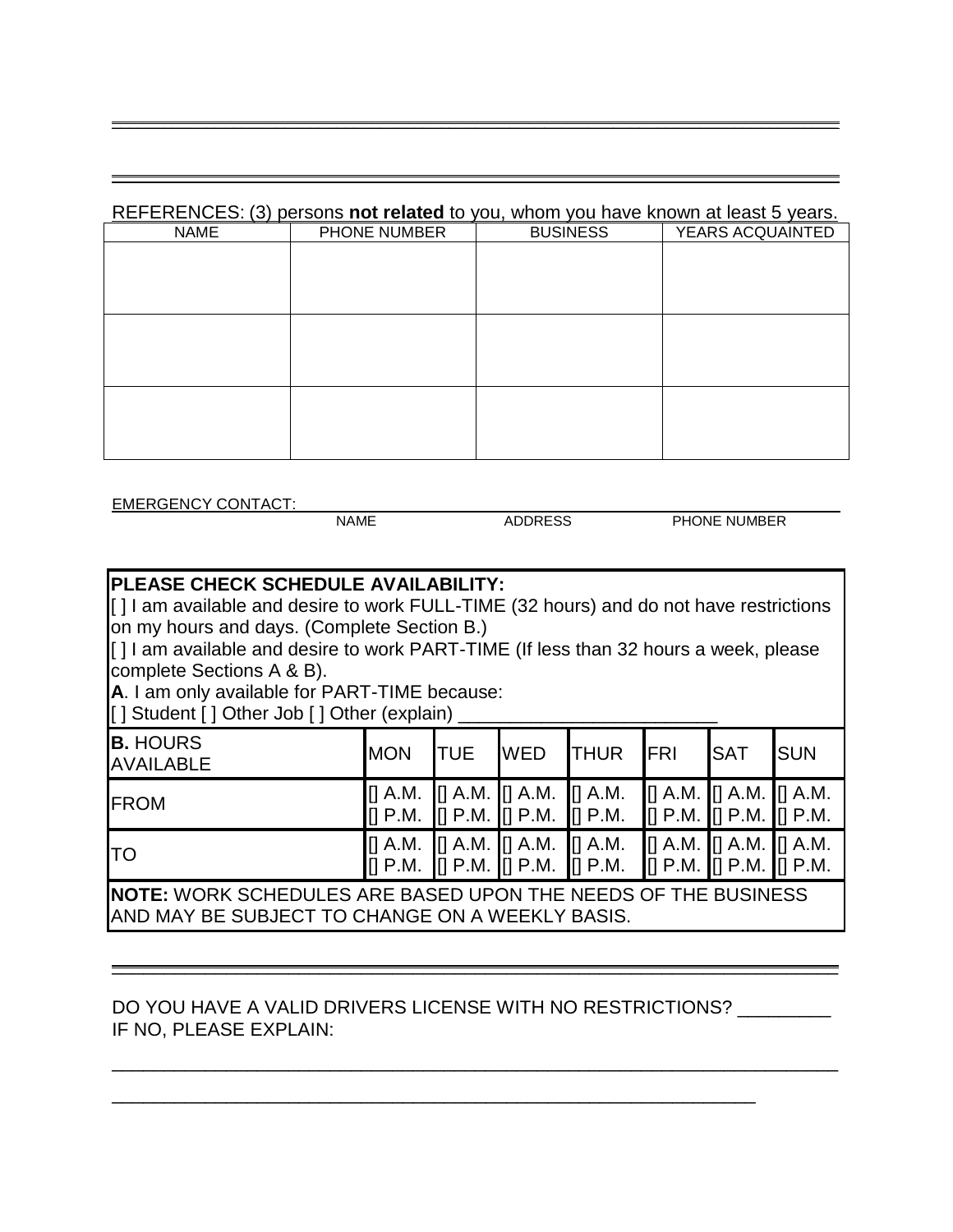I CERTIFY THAT ALL THE INFORMATION SUBMITTED BY ME ON THIS APPLICATION IS TRUE AND COMPLETE. I UNDERSTAND THAT IF ANY FALSE INFORMATION, OMISSIONS OR MISREPRESENTATIONS ARE DISCOVERED, MY APPLICATION MAY BE REJECTED AND, IF I AM EMPLOYED, MY EMPLOYMENT MAY BE TERMINATED AT ANY TIME. IN CONSIDERATION OF MY EMPLOYMENT, I AGREE TO CONFORM TO THE COMPANY'S RULES AND REGULATIONS, AND I AGREE THAT MY EMPLOYMENT AND COMPENSATION CAN BE TERMINATED, WITH OR WITHOUT CAUSE, AND WITH OR WITHOUT NOTICE, AT ANY TIME AT EITHER MY OR THE COMPANY'S OPTION. I ALSO UNDERSTAND AND AGREE THAT THE TERMS AND CONDITIONS OF MY EMPLOYMENT MAY BE CHANGED, WITH OR WITHOUT CAUSE AND WITH OR WITHOUT NOTICE AT ANY TIME BY THE COMPANY. I UNDERSTAND THAT NO COMPANY REPRESENTATIVE, OTHER THAN IT'S EXECUTIVE DIRECTOR, AND THEN ONLY WHEN IN WRITING AND SIGNED BY THE EXECUTIVE DIRECTOR, HAS ANY AUTHORITY TO ENTER INTO ANY AGREEMENT FOR EMPLOYMENT FOR ANY SPECIFIC PERIOD OF TIME, OR TO MAKE ANY AGREEMENT CONTRARY TO THE FOREGOING.

\_\_\_\_\_\_\_\_\_\_\_\_\_\_\_\_\_\_\_\_\_\_\_\_\_\_\_\_\_\_\_\_\_\_\_\_\_\_\_\_\_\_\_\_\_\_\_\_\_\_\_\_\_\_\_\_\_\_\_\_\_\_\_\_\_\_\_\_\_\_

I ACKNOWLEDGE THAT I HAVE READ AND UNDERSTAND THE ABOVE STATEMENTS AND HEREBY GRANT PERMISSION TO CONFIRM THE INFORMATION SUPPLIED ON THIS APPLICATION BY ME.

DATE: SIGNATURE:

I, the undersigned applicant, certify and affirm that, to the best of my knowledge and belief; I ["have" or "have not," as applicable] had a case of abuse, neglect, mistreatment or exploitation substantiated against me. As a condition of submitting this application and in order to verify this affirmation, I further release and authorize Knox County Arc/Sunshine Industries, the Department of Intellectual and Developmental Disabilities and the Bureau of TennCare to have full and complete access to any and all current or prior personnel or investigative records, from any party, person, business, entity or agency, whether governmental or non-governmental, as pertains to any allegations against me of abuse, neglect, mistreatment or exploitation and to consider this information as may be deemed appropriate. This authorization extends to requesting any applicable information in personnel or investigative reports concerning my previous employment from any party, person, business, entity or agency.

DATE: SIGNATURE: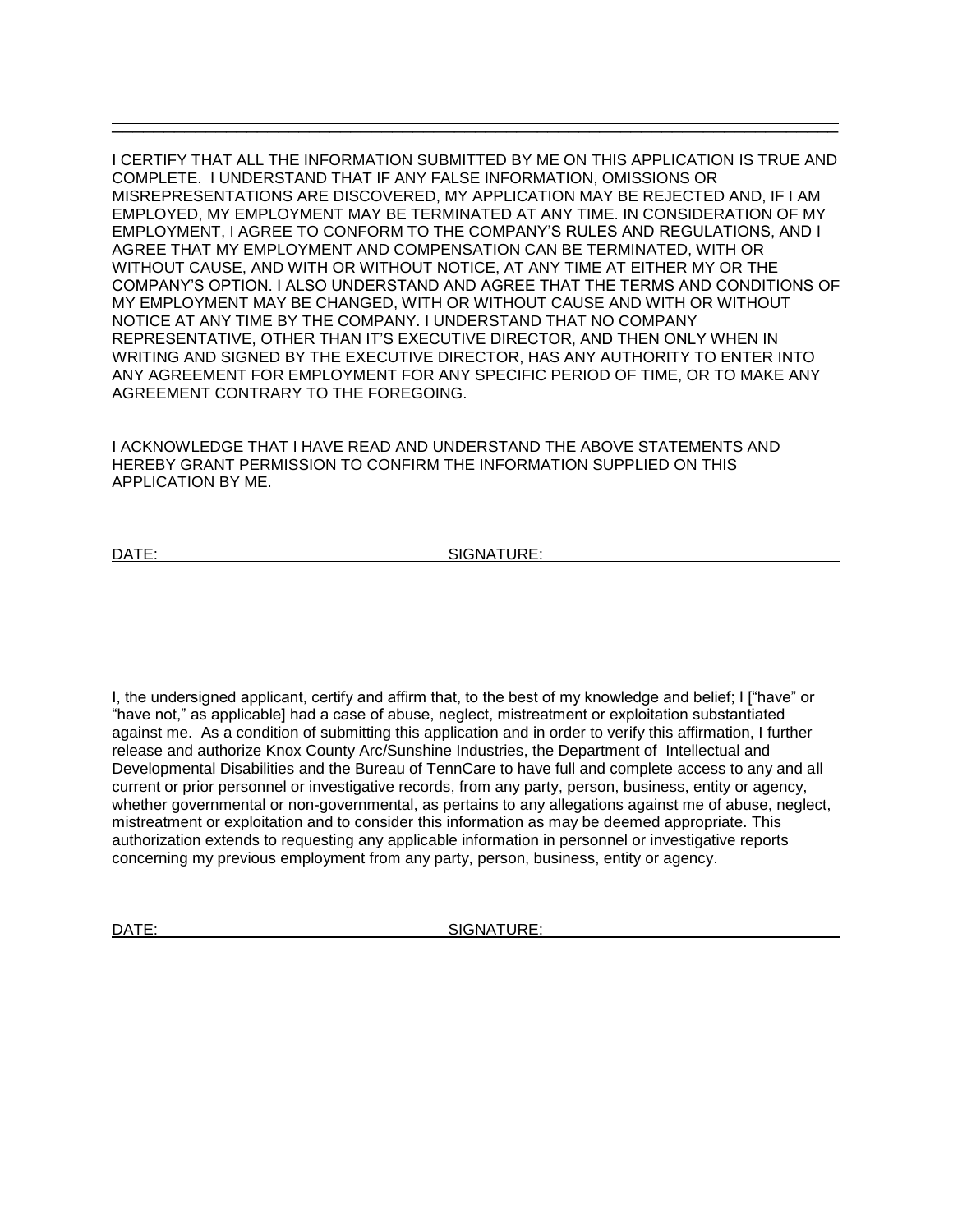# *The Arc Knox County Sunshine Industries 3000 N. Central Street Knoxville, TN 37917*

# **STATEMENT FOR RELEASE OF INFORMATION**

| The Arc Knox County, East Region                                                                              |
|---------------------------------------------------------------------------------------------------------------|
|                                                                                                               |
|                                                                                                               |
|                                                                                                               |
|                                                                                                               |
|                                                                                                               |
|                                                                                                               |
|                                                                                                               |
|                                                                                                               |
| belief I have or have not (as applicable) had or received a finding of a substantiated case of abuse,         |
| neglect, mistreatment, or exploitation against me. In order to verify this affirmation, I further release and |
| authorize KCARC and the Tennessee Division of Intellectual Disability Services to have full and complete      |
| access to any and all personnel or investigative records as pertains to any substantiated allegations         |
| against me of abuse, neglect, mistreatment, or exploitation.                                                  |
|                                                                                                               |
|                                                                                                               |
|                                                                                                               |

**Date: \_\_\_\_\_\_\_\_\_\_\_\_\_\_\_\_\_\_\_\_\_\_\_\_\_\_\_\_\_\_\_\_\_\_\_\_\_\_\_\_\_\_\_\_\_\_\_\_\_\_\_\_\_\_\_\_\_\_\_\_\_\_\_\_\_\_\_\_\_\_\_\_\_\_\_\_\_\_\_**